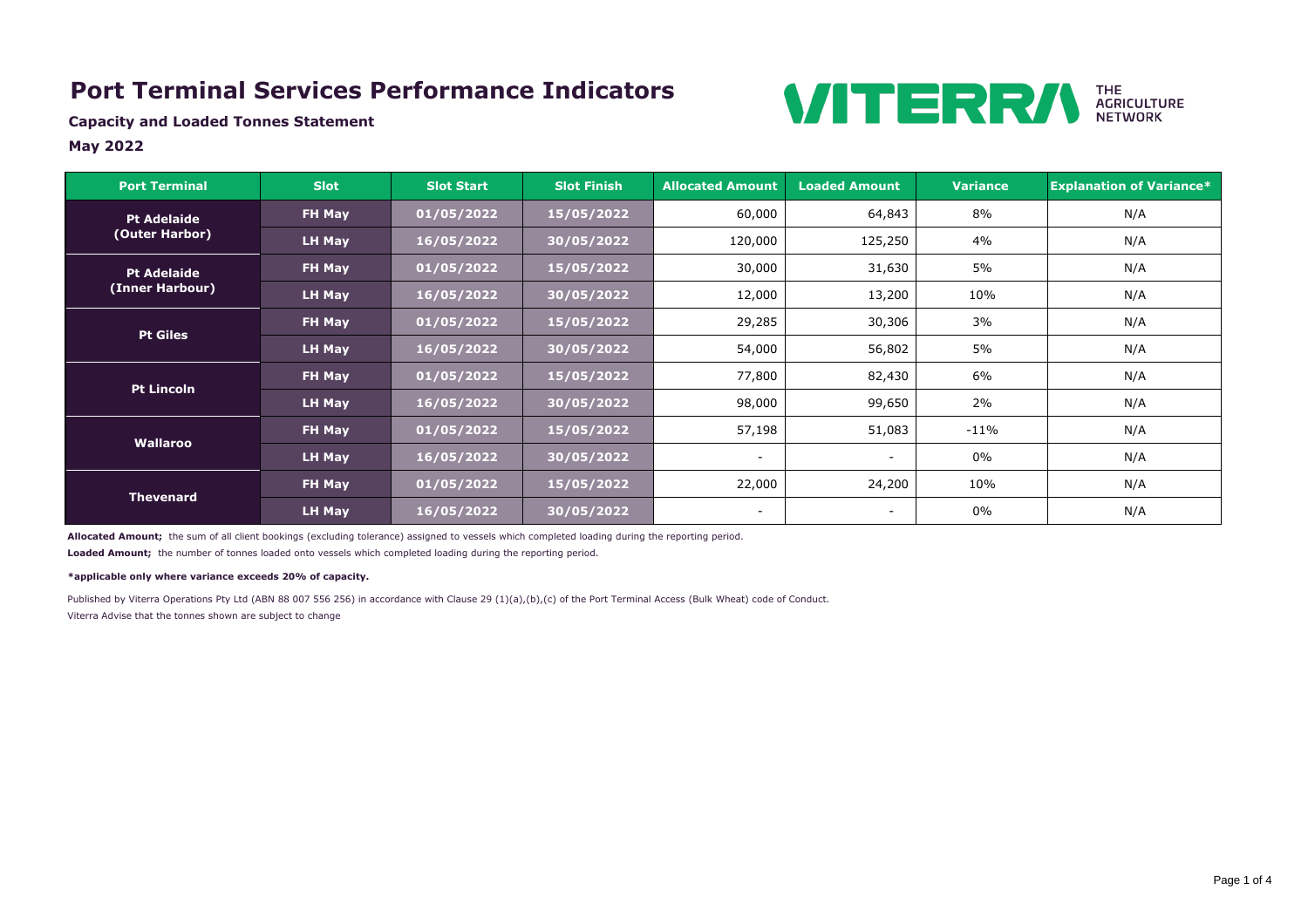# **Port Terminal Services Performance Indicators**



**Vessels Failing Survey**

### **May 2022**

| <b>Port Terminal</b>                  | <b>Oct'21</b>            | <b>Nov'21</b> | <b>Dec'21</b>            | <b>Jan'22</b> | <b>Feb'22</b>            | <b>Mar'22</b> | <b>Apr'22</b>            | May'22                   | <b>Jun'22</b> | <b>Jul'22</b> | Aug'22 | <b>Sep'22</b> |
|---------------------------------------|--------------------------|---------------|--------------------------|---------------|--------------------------|---------------|--------------------------|--------------------------|---------------|---------------|--------|---------------|
| <b>Pt Adelaide</b><br>(Outer Harbor)  | $\overline{\phantom{0}}$ | $\sim$        | $\sim$                   | $\sim$        | $\overline{\phantom{0}}$ | $\sim$        | $\sim$                   | $\overline{\phantom{a}}$ |               |               |        |               |
| <b>Pt Adelaide</b><br>(Inner Harbour) | $\sim$                   | $\sim$        |                          | $\sim$        | $\overline{\phantom{0}}$ | $\sim$        | $\overline{\phantom{0}}$ | $\overline{\phantom{0}}$ |               |               |        |               |
| <b>Pt Giles</b>                       | $\overline{\phantom{0}}$ |               | $\sim$                   | $\sim$        | $\overline{\phantom{0}}$ | $\sim$        | $\sim$                   | $\overline{\phantom{0}}$ |               |               |        |               |
| <b>Pt Lincoln</b>                     | $\overline{\phantom{0}}$ | $\sim$        | $\sim$                   | $\sim$        | $\overline{\phantom{0}}$ | $\sim$        | $\sim$                   | $\overline{\phantom{0}}$ |               |               |        |               |
| Wallaroo                              | $\sim$                   |               | $\sim$                   | $\sim$        | $\overline{\phantom{0}}$ |               | $\overline{\phantom{0}}$ | $\overline{\phantom{a}}$ |               |               |        |               |
| <b>Thevenard</b>                      | $\overline{\phantom{0}}$ |               | $\overline{\phantom{0}}$ | $\sim$        |                          | $\sim$        |                          | $\overline{\phantom{0}}$ |               |               |        |               |

Published by Viterra Operations Pty Ltd (ABN 88 007 556 256) in accordance with Clause 29 (1)(d) of the Port Terminal Access (Bulk Wheat) code of Conduct.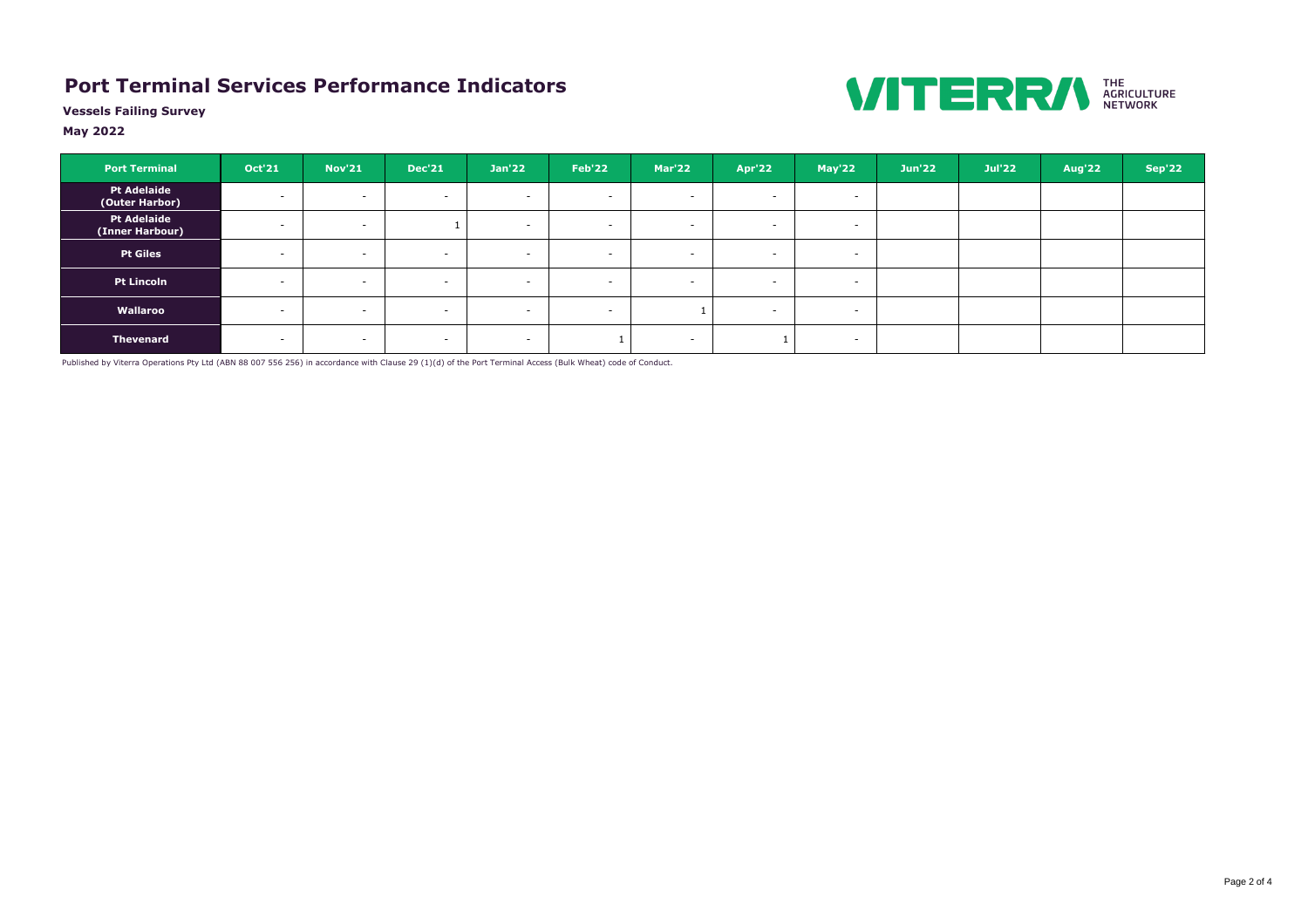**Demurrage Statement**

### **May 2022**

| <b>Port Terminal</b>                  | <b>Ship</b> | <b>Ships Charter Party</b> | <b>Demurrage Days</b> | <b>Explanation of Demurrage Occurrence</b> |
|---------------------------------------|-------------|----------------------------|-----------------------|--------------------------------------------|
| <b>Pt Adelaide</b><br>(Outer Harbor)  | No data     |                            |                       |                                            |
| <b>Pt Adelaide</b><br>(Inner Harbour) | No data     |                            |                       |                                            |
| <b>Pt Giles</b>                       | No data     |                            |                       |                                            |
| <b>Pt Lincoln</b>                     | No data     |                            |                       |                                            |
| Wallaroo                              | No data     |                            |                       |                                            |
| <b>Thevenard</b>                      | No data     |                            |                       |                                            |

Published by Viterra Operations Pty Ltd (ABN 88 007 556 256) in accordance with Clause 29 (1)(e) of the Port Terminal Access (Bulk Wheat) code of Conduct.

| ence |  |  |
|------|--|--|
|      |  |  |
|      |  |  |
|      |  |  |
|      |  |  |
|      |  |  |
|      |  |  |
|      |  |  |
|      |  |  |
|      |  |  |

## **Port Terminal Services Performance Indicators**